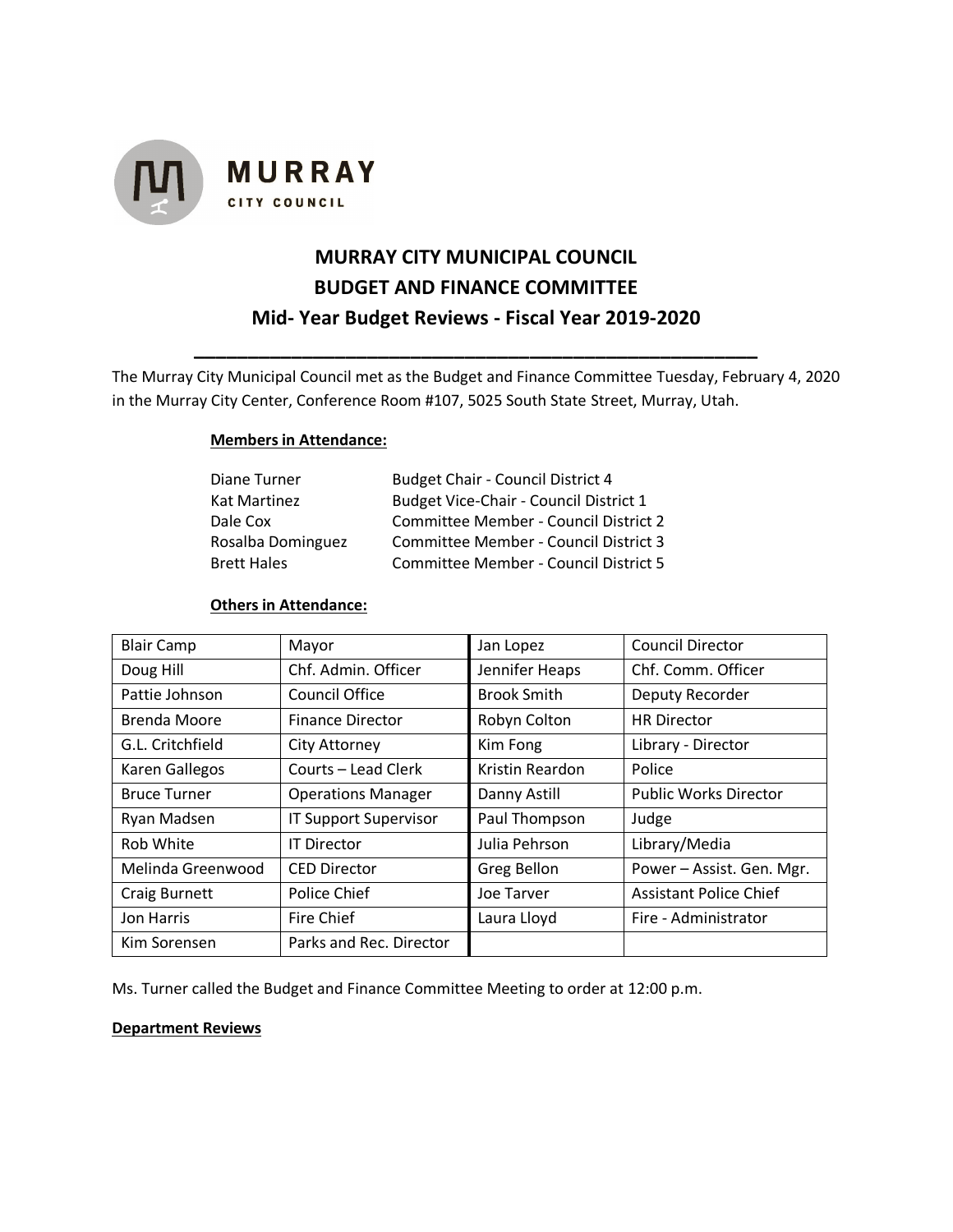**Budget Overview/Finance & Administration** - Ms. Moore said citywide the budget is right in line where it should be at mid-year; she highlighted the following:

- GF (General Fund)
	- Current Ending YTD Fund Balance = \$12 million. Ms. Moore noted transfers to the Capital Projects Fund had not occurred yet.
	- ° Revenue  $↑$  4% = Ms. Moore would provide reasons for the slight increase later in her report.
	- $^{\circ}$  Personnel = 50%
	- $^{\circ}$  Operations = 50%
	- $\degree$  Debt = 66% (Due to the timing of debt payments.)
	- $^{\circ}$  Transfers In = 51%
	- $^{\circ}$  Transfers Out = 1% (Golf Fund subsidy)
- Capital Projects Fund
	- Actual Fund Balance, ending = \$18 million.
	- Ms. Moore explained money transferred into the fund, in FY 2019, would become the FY 2021 Capital Projects budget; the account runs two years behind, therefore, transfers made in FY 2018 became the current working budget.
- Parkway Fund = 55%. Ms. Moore said the fund continues to improve.
- Telecom Fund = 74%. Related to UTOPIA; the fund was initialized to help residents pay for high upfront connection fees, which generates slight revenue.
- Solid Waste Fund = 53%. With increased rates the fund is slowly improving.
- Risk Management (Internal service fund) = 44%. A net position decrease to \$1.5 million was budgeted after determining only five times the maximum insurance cost was needed before the deductible was reached.
- General Fund History Page six: A bar graph to compare *Revenue* with *Expenditures*, *Transfers In*, and *Transfers Out* - from FY 17 to FY 20. Ms. Moore noted *Transfers Out* differ greatly over the years, due to how well department savings occurred.

For the benefit of new Council Members, Ms. Lopez requested Ms. Moore explain functions of *Transfers-In*, and *Transfers-Out* accounts. Ms. Moore led a lengthy discussion to describe transfers between the GF, Capital Projects Fund, RDA Fund, Water Fund, Wastewater Fund, and the Power Fund; in summary, money transferred to the GF is a return on investment, and money transferred from the GF helps to fund the CIP (capital improvements program).

Ms. Turner noted the Wastewater Fund with a budgeted net position ending in negative \$655,494. Ms. Moored explained the negativity was expected and budgeted to catch up with increased rates, ongoing construction projects where construction costs currently outweigh revenue, and costs for the CVWRF (Central Valley Water Reclamation Facility) rebuild project; a positive net position was noted.

Increased revenue to the GF was reviewed:

- Sales Tax = 35%. ↑ 2% from last year. Only four out of 12 distributions have been collected.
- Sales Tax (Transportation) ↑100% from last year. Trending for \$1.5 million; budgeted at \$1.4 million. Ms. Moore confirmed the Salt Lake County option tax was approved last year and funds must be used for transportation needs. Mr. Hill explained some of the funding is kept at the county, money was sent to UTA, and a portion was sent to Murray. Ms. Lopez affirmed the allocation represented a quarter of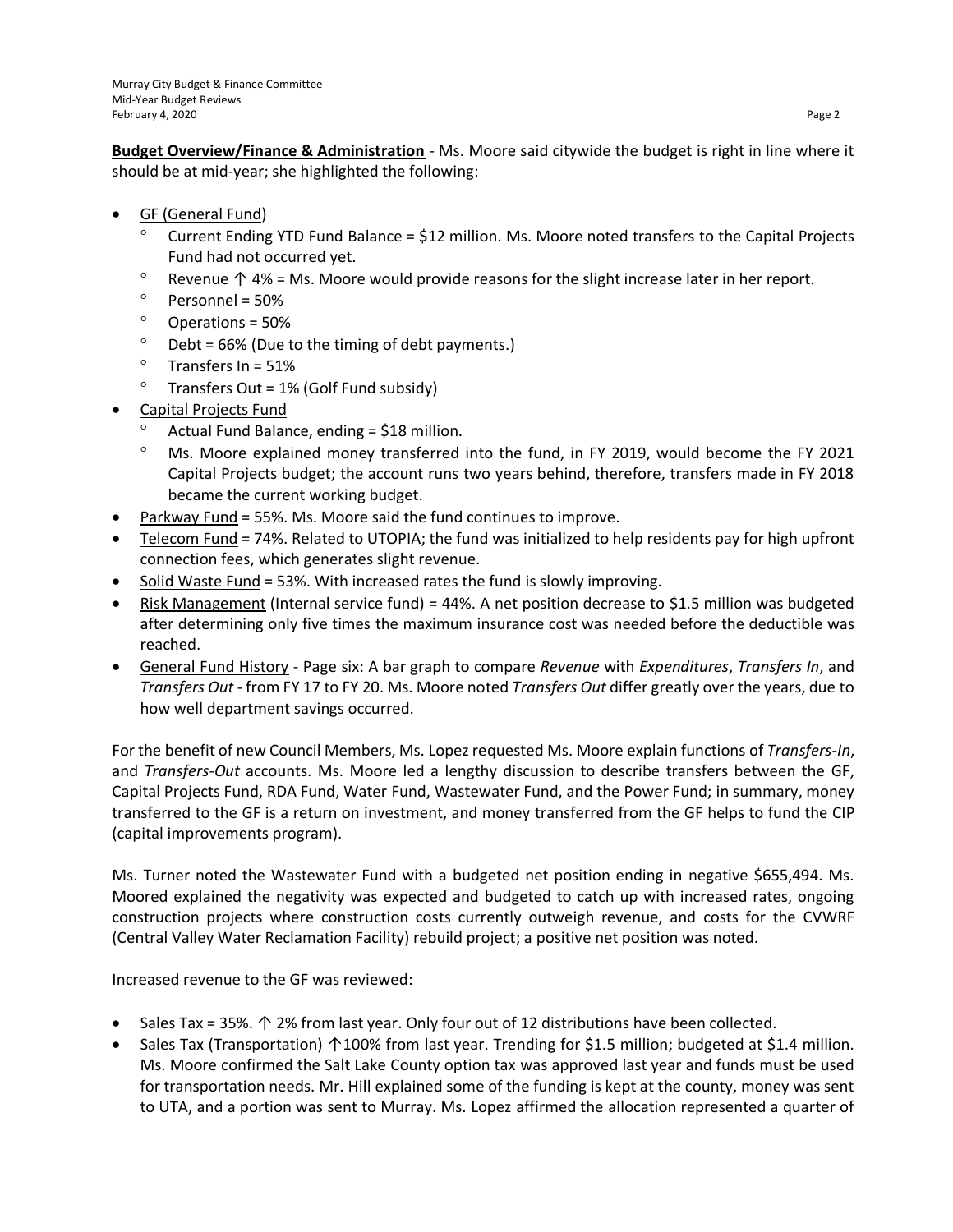the quarter and also noted sales tax revenue from Christmas was not accounted for yet. Ms. Moore confirmed sales tax revenue allocations did not include November and December of 2019.

Permits and licensing ↑50% from last year, due to the construction of the new fire station.

To benefit new council members, Ms. Turner requested a discussion to explain .2% Sales Tax (option) revenue. Ms. Moore explained Murray's sales tax is .2% higher than other surrounding cities; the implementation expires in 2030. The tax came about when sales tax distributions were changed legislatively, based on population, which affected Murray negatively. As a result, cities were given the option of executing the .2% sales tax to make up financial losses. Additional discussion followed as such:

- Ms. Dominguez asked about anticipated future sales tax revenue based on quarter of the quarter estimates. Mr. Hill led a lengthy discussion; in summary, Murray's overall portion of sales tax revenue is only 1%; the City receives just 50% of that. The other 50% goes into a general pot, which is distributed throughout the valley based on population. Since Murray's population cannot grow as fast as other cities, Murray's portion continues to decease every year, even though residents continue to make purchases and growth in sales is evident. Other communities throughout Salt Lake County, and the State see double digit sales tax revenue increases, however, Murray does not. Ms. Moore confirmed Murray's sales tax revenue increases slower than the expenses. Ms. Dominquez wondered about alternative revenue. Mr. Hill said cities do not have many options for increasing revenue, so creative ways are often sought by way of utilizing various impact fees, which is often controversial, but helpful. Mayor Camp noted Salt Lake City has a higher sales tax rate than most cities in the valley.
- Ms. Turner noted total revenue in the GF was \$45 million, which did not include enterprise fund totals. Ms. Moore confirmed currently the GF is up 4% YTD, due to building permits. Ms. Lopez calculated total revenue would be \$107 million when including all enterprise funds.
- Ms. Moore referred to page nine to briefly discuss the CIP fund. She reviewed activity over the last four years and compared replacement and maintenance project costs with new infrastructure costs. She noted increases in 2019 and 2020, due to projects like the theater renovation, the new city hall, and new fire station.
- Ms. Lopez asked where a \$1 million allocation for renovating the theater could be found in the budget. Ms. Moore noted the allocation on page 11 of the CIP Fund under *Parks*, and also on page 62 in the Parks Division budget, under *capital*. She explained due to funding rules, the amount was split between *maintenance – theater planning* = \$10,000 and *buildings – theater* = \$990,000.
- Mr. Hill said a great deal of money was pulled from the CIP reserves last year to complete additional projects. He noted a warning given at that time that the CIP budget was not sustainable, due to the reduced amount of money transferring into the CIP each year. Ms. Moore confirmed. Mr. Hill addedif the level of spending continued as it has the last few years, there would be no funding to build anything else in the future – after four years. Ms. Lopez agreed. Ms. Moore said the fund is destined to run out of money eventually and noted much of CIP spending was to address the backlog of maintenance needed on existing buildings that had not happened during the recession.
- Mr. Hales asked about options for funding projects after the CIP Fund is depleted. Ms. Moore said cutbacks would occur and tax increases would be implemented because the need for maintenance on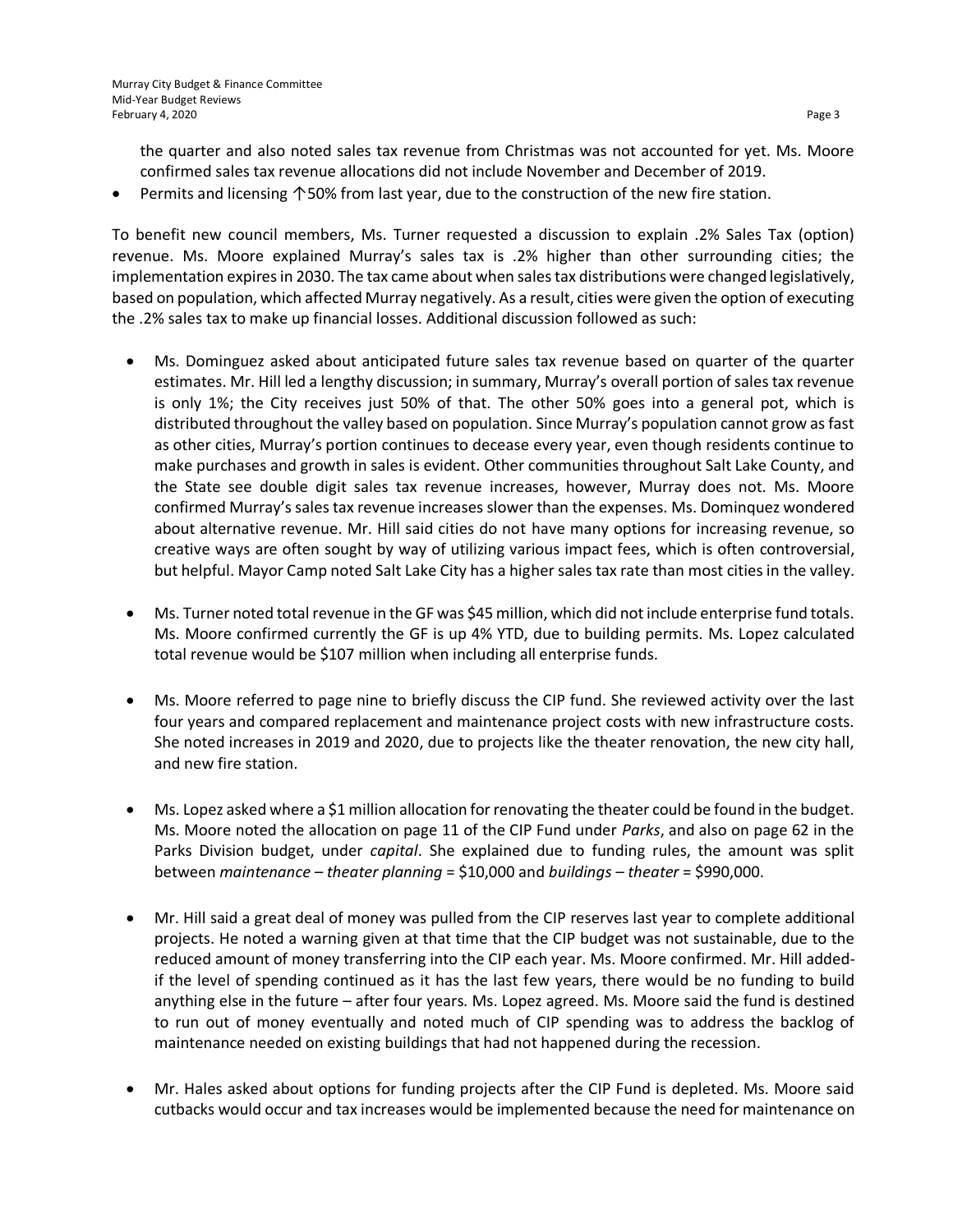existing buildings, replacement and maintenance on public safety vehicles; and, overall maintenance for streets and sidewalk repairs would be ongoing.

- Mr. Cox affirmed the importance of spending to catch up on major delayed maintenance needs-since years had passed without addressing those issues. He was hopeful once this particular spending slowed, CIP funds would flow more normally again, by way of department savings, combined with budgeted money intended for the pavilion replacement project, which was now complete; those funds could be allocated elsewhere now.
- Mr. Hill asked Ms. Moore if city hall bond payments would begin coming from CIP money this year. Ms. Moore said the city hall bond itself would not get paid until the building was occupied, which was anticipated in 2022, and payments would not come from the CIP Fund. She explained a slowdown in the .2% option sales tax transfer to the CIP would occur once bond payments begin.
- Ms. Lopez asked if the Murray MBA (Municipal Building Authority) would submit city hall bond payments. Ms. Moore confirmed a transfer of money for rent on the building would occur from the City to the MBA.

**Finance & Administration Department** – Ms. Moore highlighted the following budget information for five divisions within her department:

- Finance = 43%
	- $\circ$  Personnel = Below budget at 43%.
		- *Administrative Services Wages* (The account reflected negativity for outgoing service fees.)
	- o Operations = 58%
		- *Administrative Services Operations & Maintenance* (The account reflected negativity for outgoing service fees.)
- Non-Departmental = 44%.
- Treasury Services- The division used to fall under *utility billing* before reorganization occurred. It is doing well under the Finance & Administration Department and benefits by being 95% allocated out.  $\circ$  Personnel = 46%.
- Utility Billing The division is in the process of switching to a new computer system/Munis. Ms. Moore confirmed Utility Billing staff would attend after hours training. Utility Billing is now 100% allocated out.
	- $\circ$  Personnel = 47%.
- City Recorder = 46%

To benefit new council members, a long discussion was held to review why *Administrative Service Fees* are implemented for each department throughout the City, in addition to the following conversations:

- Mr. Cox wanted to be sure utility staff would receive comp-time for afterhours training. Ms. Moore confirmed.
- Ms. Turner noted a 451% increase to *postage* in Utility Billing*.* The expense was noted to include funding estimates for *contract services* regarding a new process for supplying, printing, and distributing utility bills; an outside billing service would be utilized from now on. The process to switch is still underway.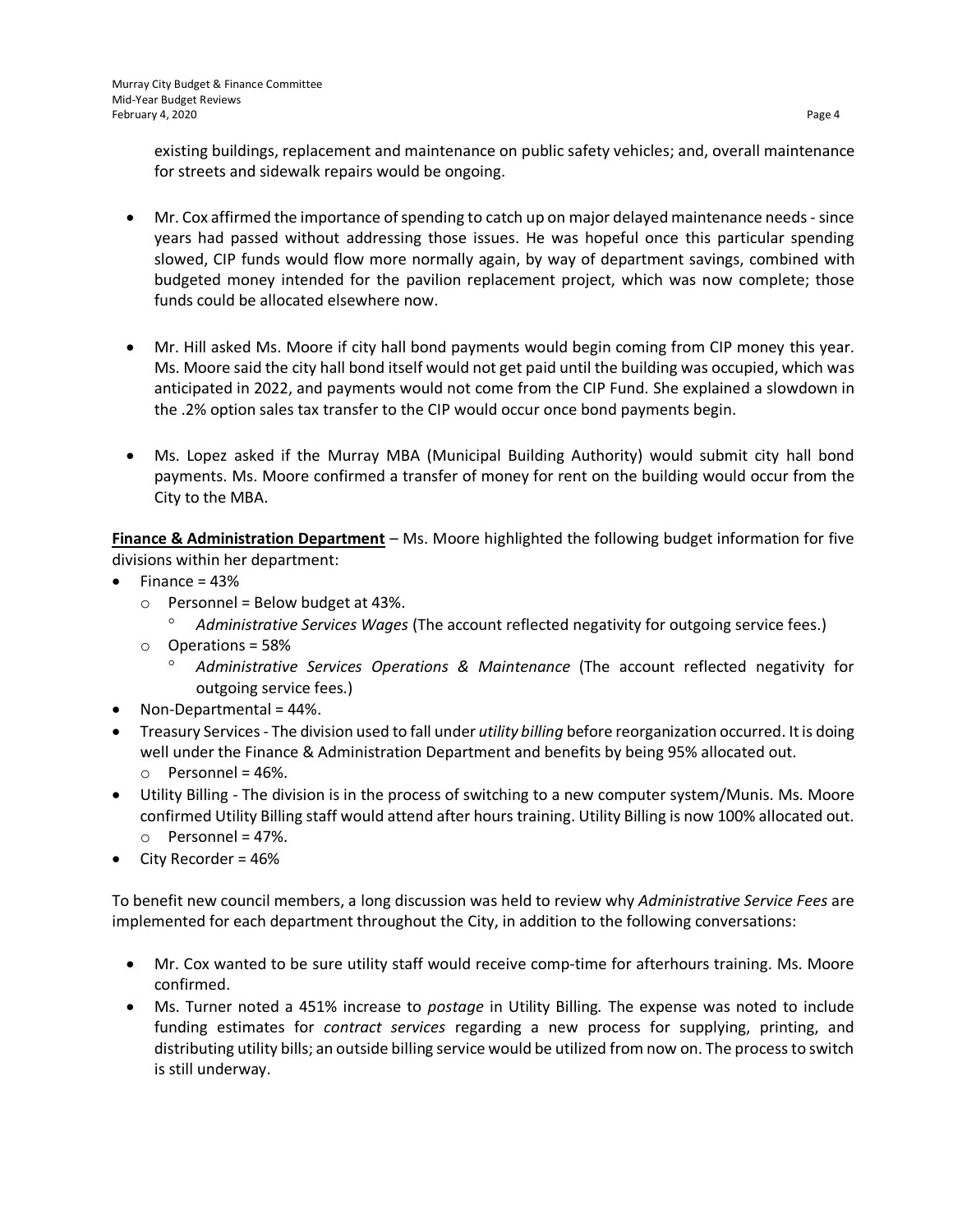**Municipal Court** - Ms. Gallegos said the overall budget is doing well at 46% spent. She noted areas of savings this year as follows:

- Prisoner Transport ↓ 67% from last year. The court stopped daily transports to and from the prison. For example, in January 2019, 104 people were transported - compared to 22 people in January 2020. The court uses live video to conduct those hearings, which also decreased the expense of added security.
- Judge Coverage  $\downarrow$  61% from last year. Judge Thompson is now handling small claims, so a fill-in judge is no longer needed.

Mr. Hales led a discussion about small claims court. Ms. Gallegos confirmed the number of cases steadily increases each month. She discussed problems with the current heating system, which is 20 years old; a new one should be purchased next year. Other lengthy conversations occurred regarding the following:

- Ms. Dominguez asked about savings after the courts vacated the second floor of the building. Ms. Gallegos said rental/leasing costs were \$65,000 per year prior to vacating that area. Ms. Moore confirmed current rental/leasing costs were \$30,000 per year. Ms. Gallegos noted savings in utility expenses resulted, as well.
- Fingerprinting moved to Murray Police Department, which provided savings.
- Mr. Hill compared total revenue of \$1.2 million per year, to total expenses, which was slightly less. He said it was important to realize overall expenses of the court do not include costs for prosecution or bailiffs. So, court operations should not be considered as a source of revenue, due to the underlying costs budgeted elsewhere (Those expenses are recorded in budgets of the City Attorney, and police department.). Ms. Gallegos confirmed the Murray court pays for itself.
- Judge Thompson discussed a statewide study related to the dismissal of charges, suspended fines, and dropped cases. He noted municipalities that do not have their own courts, are required to have a prosecution office on site.

**Attorney's Office, Prosecution, & Risk** - Mr. Critchfield reported budgets for all three divisions were in line below 50%. No concerns to report. A brief conversation occurred about staff size. Ms. Moore responded to a question about *small equipment,* where she had not yet allocated funding. Other short discussions were noted about the cost of legal code books, outside legal assistance, and various risk claims.

**Power Department** – Mr. Bellon said the Murray Power Department is stable and operates with a conservative nature. The following was noted:

- Total Revenue = 55%
- Expenses:
	- $\circ$  Administration = 45%
	- o Engineering = 52%
	- $\circ$  Distribution = 47%
		- Operations = 19%
	- o Arborists *Personnel* = 45%
	- o Power Purchase = 45%
	- o Meter Reading *Personnel* = 31%
- Capital = 33%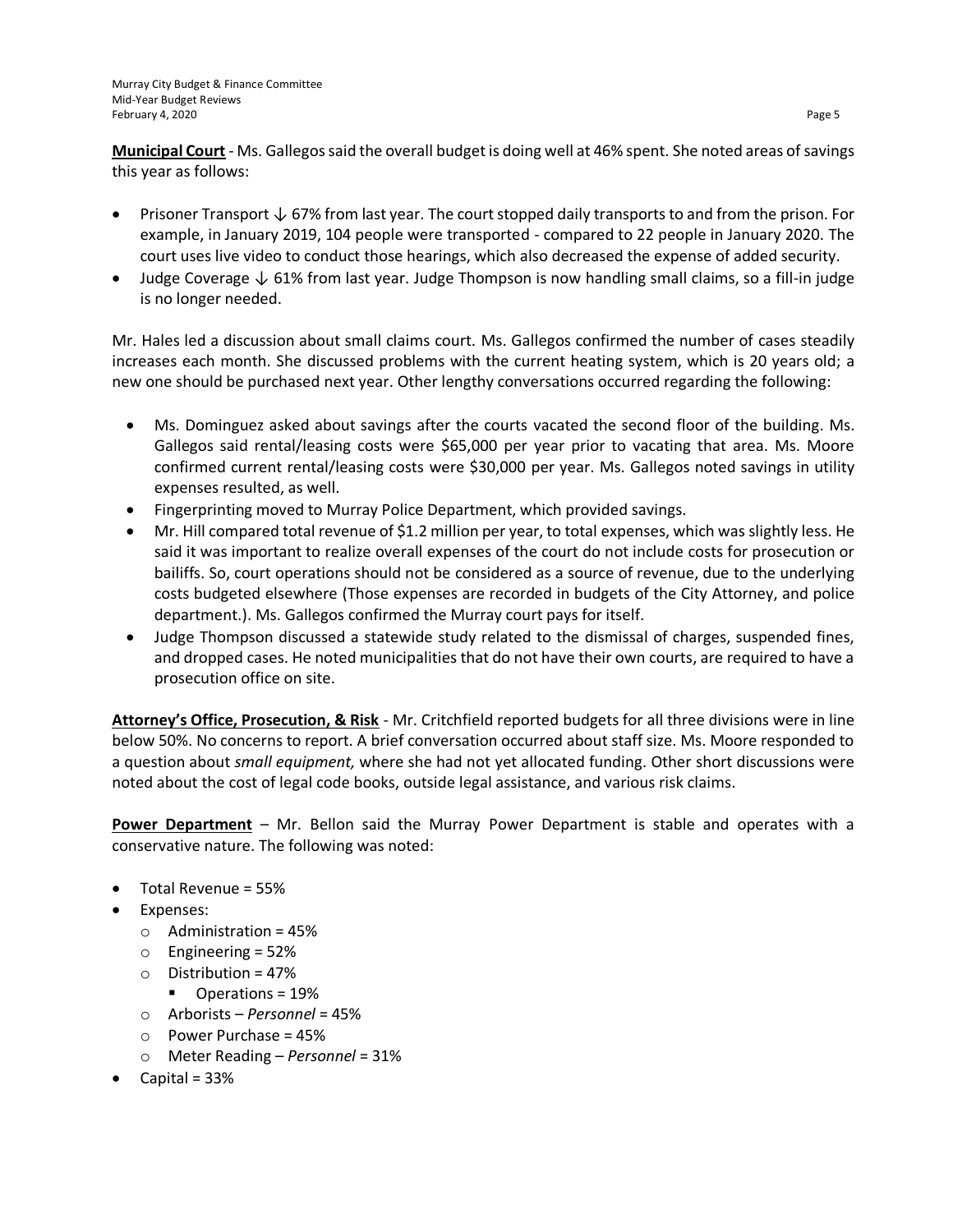As requested, Mr. Bellon discussed the ramifications of impact fees for new council members. Mr. Hill confirmed the State allows cities to charge residents with various impact fees as a mechanism for generating revenue. A discussion followed about services Murray provides without impact fees, for example, public safety, parks, and transportation. Mr. Hill noted Murray has significantly lower impact fees than most surrounding communities, especially related to new single-family home construction and purchasing. Ms. Lopez stated the City never raises or lower fees randomly; when City departments consider impact fees, they always conduct thorough related studies to backup proposed increases.

Other discussions occurred as follows: Ms. Martinez asked about REC (*renewable energy credits)*. Mr. Bellon confirmed RECs are utilized at certain times of the year, and when they are most marketable. Ms. Dominguez asked about *Trans-Jordan Landfill Sales.* Mr. Bellon explained 70% of the energy provided is sold to a California entity to meet their own REC needs. Brief conversations occurred about availability and location of 5G wireless technology in Murray, cost differences between overhead and underground power line installations, Pal Lights, the street tree planting program; the SCADA (supervisory control and data acquisition) system, which is a computer program for gathering and analyzing real time data used to monitor and control utilities, the power plant, and substations.

Mr. Bellon said the power department is doing well and looks forward to attaining sufficient energy pricing for this summer, as dispatch works diligently to forecast those needs.

**IT (Information Technology) –** Mr. White reviewed two divisions:

- IT The overall budget is doing well at 43%. Mr. White noted a few sub-accounts slightly over 50%, due to required software renewals, and small errors that would be adjusted. Few increases are expected next year. He said although, the City is on a 4-year computer rotation, the life of most computers has been extended greatly, due to external solid-state drives; a 5-year rotation is possible. Ms. Moore noted the budget for *small equipment* was at 91%. Mr. White confirmed police vehicle laptops are replaced every three years.
- GIS The budget is fine at 48%. A brief discussion occurred about current staff size being adequate.

Mr. White noted the capital improvement project list after rollforward; he highlighted the following:

- The *Spillman Server Migration* to Linux project was placed on hold.
- IVR (Interactive Voice Response) System Purchased and installation in progress.
- Drone purchase = \$10,000 + insurance. Used for GIS mapping, measuring, testing and pole inspections. Licensing occurred for specific staff use, and the public is aware of the drone.

**Police Department** - Chief Burnett said the overall budget is right in line and doing well with no major concerns. Highlights were:

- $\bullet$  Revenue = 43%
- $\bullet$  Expenses = 45%

Accounts already above budget, due to onetime expenditures were noted:

- Software Maintenance = 72% Spillman Server.
- VECC (Valley Emergency Communications Center) / Versaterm = 100% CAD conversion system.
- Firearms Maintenance = 100% Firearms rotation and replacements.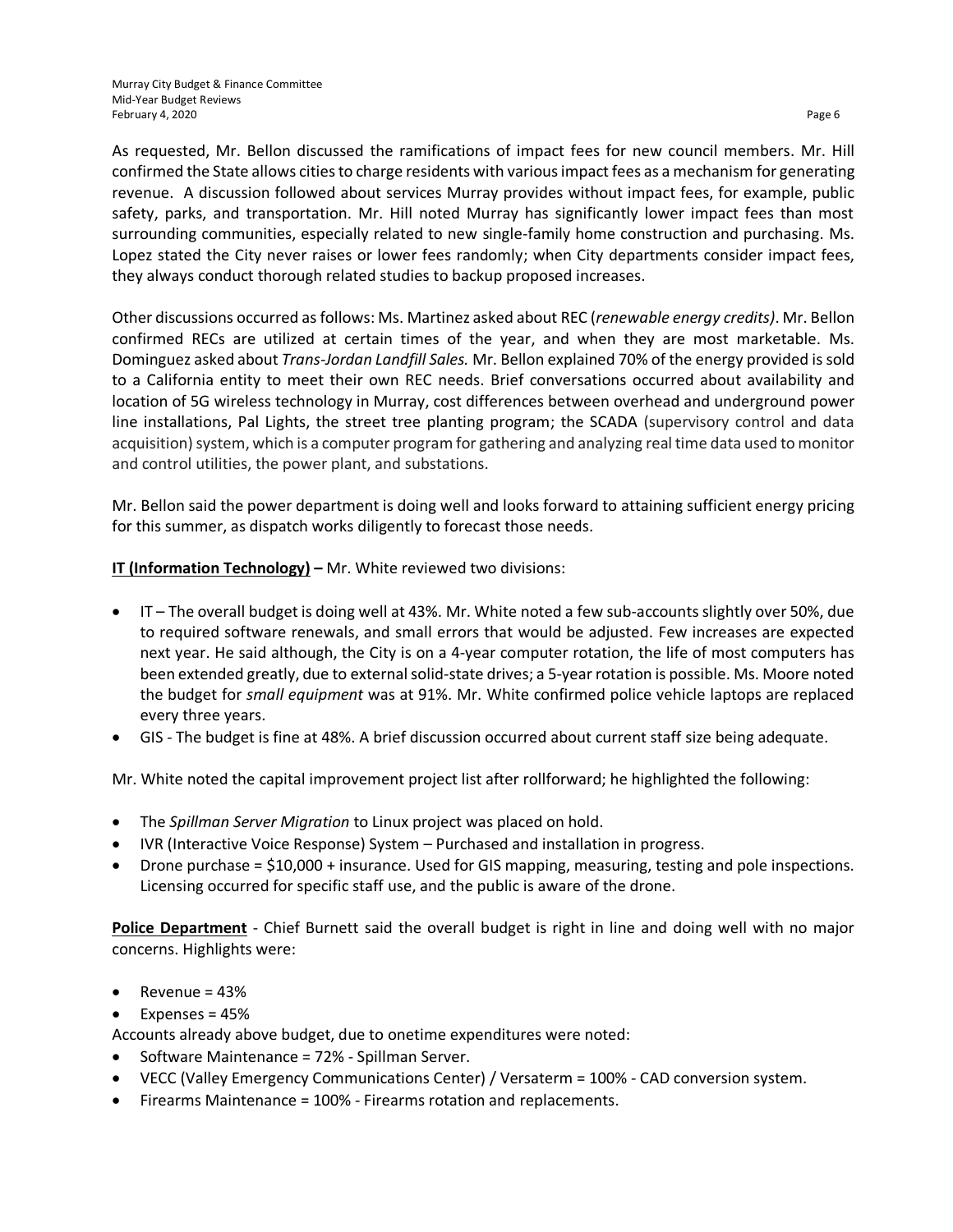Ms. Turner asked about animal control. Chief Burnett said direction would come after an upcoming meeting to discuss the future relationship; the 10-year contract with West Jordan expires this year. A lengthy discussion followed regarding the purchase of new patrol cars,reliability and comfort of specific cars related to prisoner cages inside cars, and hybrid longevity/cost challenges. A brief conversation occurred about the condition of the training center and gun safety education in schools.

**Library**- Ms. Fong said the overall budget is in good shape below 50%. The following was discussed:

- Staff =
- The library is building reserves to defray costs for the hope of attaining a new facility one day; the current balance is slightly over one million dollars. Ms. Moore confirmed the anticipated ending balance this year would be close to \$2.5 million. Ms. Fong said as time goes on, savings would slow slightly, due to increased operational costs.
- Ms. Turner noted current *Real Property Taxes* at \$2.1 million. Ms. Fong confirmed the revenue was their only source of income. Ms. Moore explained 91% of the revenue was already received because it is distributed in November. The rest of the year the library depends on property tax money collected late; and *personal property taxes* and *motor vehicle fee-In-lieu,* distributed by the State.
- Ms. Fong reviewed a capital improvement project list after rollforward. She noted the amount of \$100,802 to guarantee funding for annual repair and replacement of the 16 HVAC furnace/air conditioning units in constant need of attention. Ms. Fong said crack repairs in the parking lot are anticipated for next year's budget.
- Ms. Turner asked about a 79% decrease from last year in *adult periodicals.* Ms. Fong confirmed the subscription for e-magazines was paid for in advance last year, however, it was realized that patrons never used them; the subscription was cancelled.

**Mayor's Office** - Ms. Heaps said the overall budget is fine at 35%. She highlighted the following:

- Staff = 4 Full time employees. A part-time position is being considered.
- Operations = 47%
	- $\circ$  Professional Services = 78% Lobbyist are paid early each budget year.
- Capital Projects Total Expenses = 36%. Mr. Hill confirmed capital expenses were associated with the construction of city hall. He noted *professional services*, and *City Hall* line-items that total \$1.2 million, where money so far was spent on architectural services, and related construction drawings. Groundbreaking for city hall is scheduled on May 4, 2020.

Brief conversations followed: Mr. Hill said the cell tower is still an issue of concern, with pending property issues, however, demolition should occur in April, with plans to move it; Ms. Greenwood will oversee the cell tower demolition. Ms. Lopez asked if a new intern was hired for this year's Legislative Session. Ms. Heaps confirmed. Ms. Turner asked about the line item *Mayor's Special Projects.* Ms. Heaps confirmed the account is utilized for things like annual events for city staff, and the boards and commissions volunteer dinner, both funded by the Mayor's budget.

**CED (Community and Economic Development) –** Ms. Greenwood said the overall budget is doing well. She explained all CED revenue is generated by various fees, permits, and business licenses, where projections are conservative. CED Revenue = 75%. Three divisions were reviewed:

Community Development Administration = 22%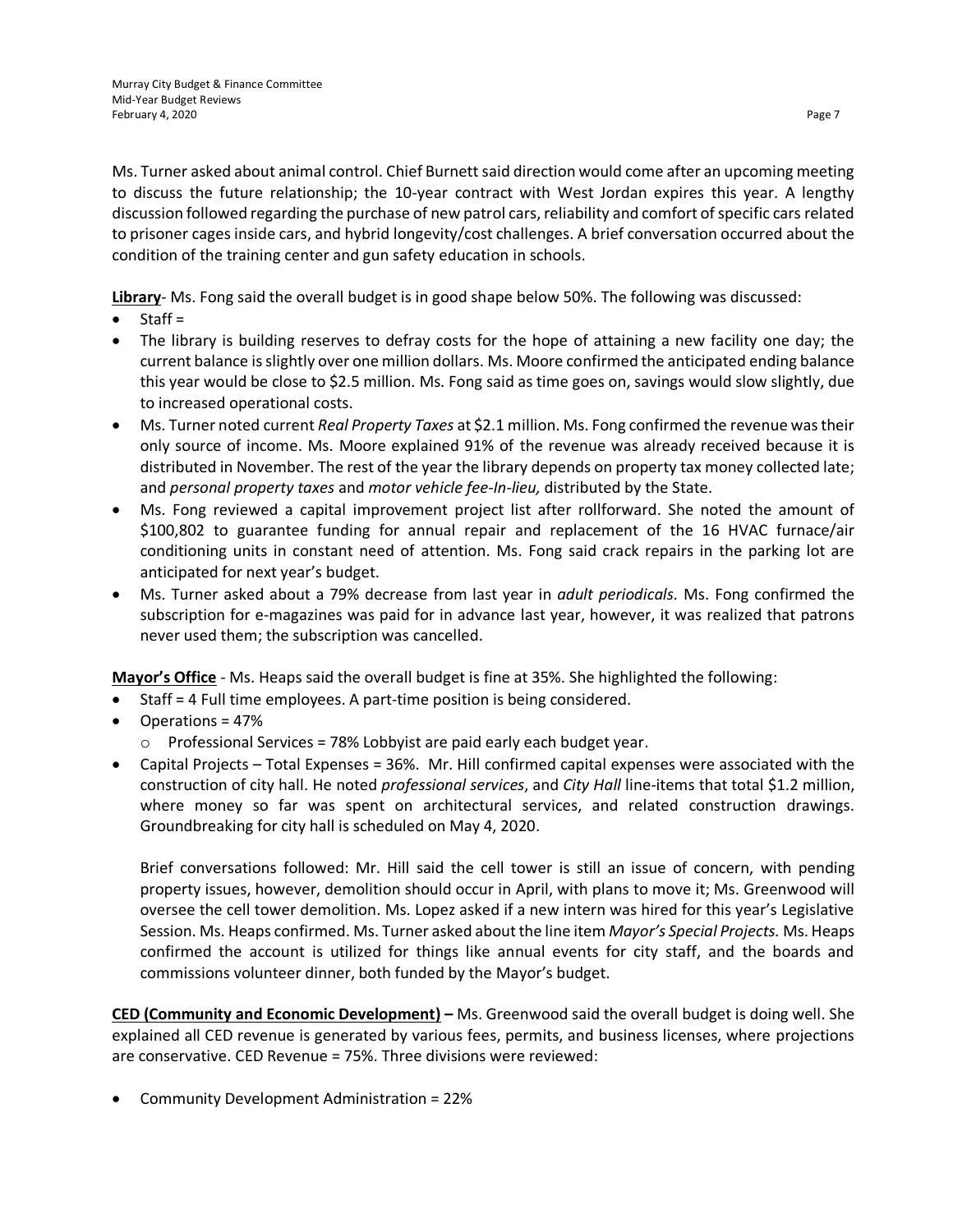- o Personnel A 17% change occurred from last year. The decrease was noted in *Administrative Services Wages* because a 6-month vacancy occurred, which is now filled.
- o Operations A 54% change occurred from last year, due to a shift in *Administrative Services O&M* when the old ADS (Administrative Development Services) department was removed.

A lengthy conversation occurred about why the accounts *Contributions* for *Chamber of Commerce* and *Contributions* for *EDCU* are located in the CED operations budget. Mr. Hales requested the Council hold a work study about the Junior Chamber of Commerce. Ms. Lopez noted the request.

- Building Inspections = 44%
	- o Operations *Professional Services* ↑122%. A total of \$43,000 was noted as over budget, needed for structural engineering reviews. Adjustments to the expense would be considered in the coming year. The cost for outsourcing the review of engineering plans is expensive without an in-house analyst. Ms. Greenwood explained the high cost is also due to newer, taller, more complex buildings being constructed in the City that require complex structural reviews. Mayor Camp noted, however, as revenue grows in the division, the increase to *professional services* is not as relevant.
- Planning and Business License Division = 48%
	- o Operations *Small Equipment* = 109%. Over budget. Adjustments are needed for upcoming year. The increase is due to copy machine maintenance, for color printing, packet printing for the planning commission, business licenses renewals, and public hearing notices.

Ms. Martinez noted many regulatory agencies require patrons to print business licenses themselves; she asked if cities could require this. Mayor Camp thought the idea was good. Ms. Greenwood said revisions to the business license code were underway, other cost reductions were anticipated, but agreed it was something to consider.

Ms. Turner asked about a 133% increase to *weed control*. Ms. Greenwood confirmed the increase was due to a change in companies providing the service, and problematic weed growth after a wet spring. She noted *weed reimbursements*revenue of \$6,198 this year so far that resulted from increased weed liens. Ms. Moore confirmed. Mr. Hill led a brief discussion regarding proposed legislation to eliminate a city's ability to enforce weed and parking citations; the outcome is uncertain at this time. In response to a comment, Ms. Greenwood explained the City is willing to work with hardship situations, however, once weeds become health and fire safety issues enforcement is necessary.

**Redevelopment Agency -** Ms. Greenwood said after one year of employment with Murray City, more research is still needed to understand historical RDA properties to decipher their status. The following RDA areas exist:

- Central Business District
- Fireclay
- East Vine Street
- Cherry Street
- Smelter Site

Mr. Hales led a lengthy discussion about a previous meeting when a six million dollars figure was said to be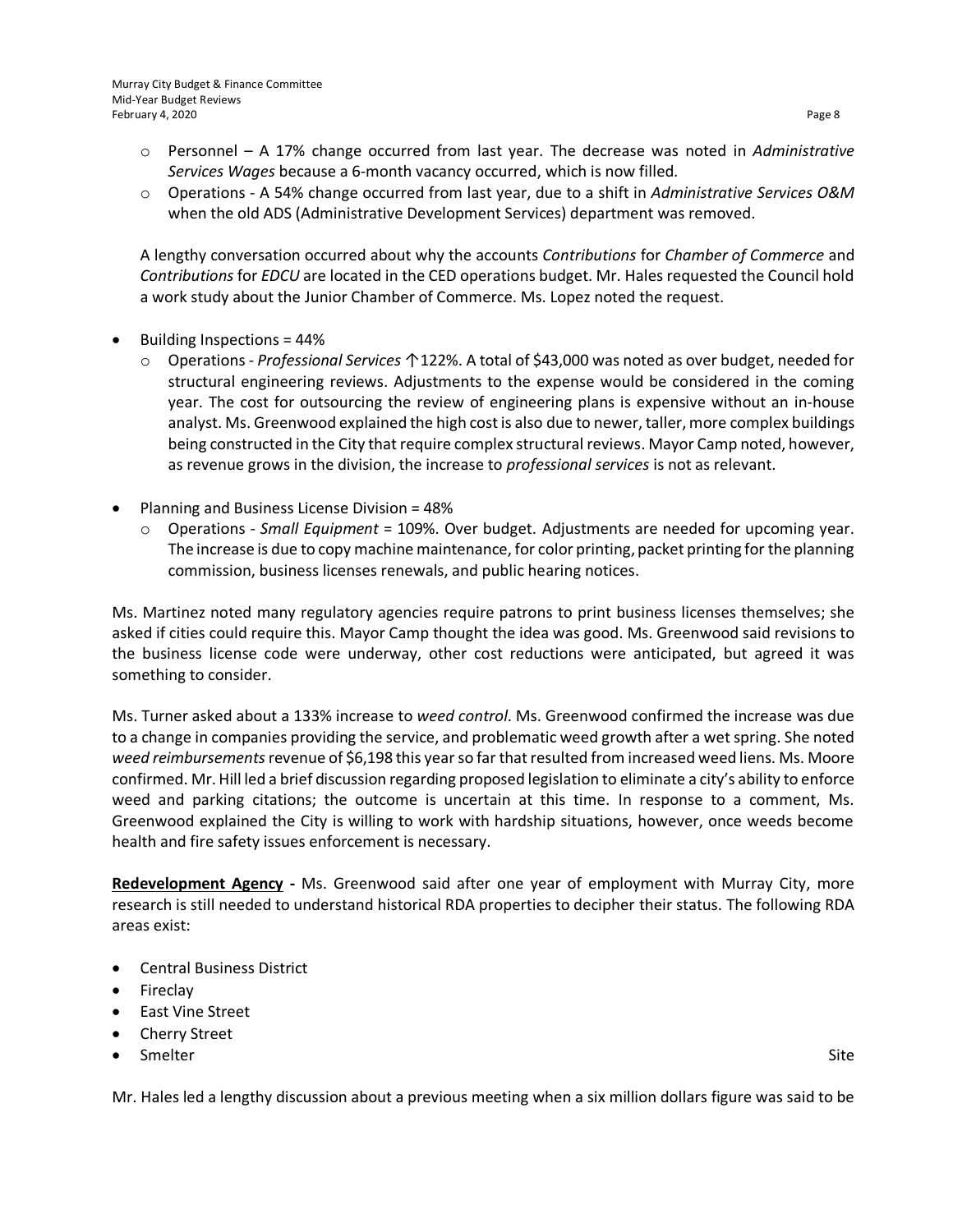allocated for *low income housing*/*affordable housing*; he wondered where that notation was found in the budget book. Ms. Moore thought the amount was closer to \$1.2 million. Mr. Hales was certain the amount was \$6 million. Ms. Greenwood recalled the meeting. Mr. Hill recollected the discussion was related to what the earmark was for spending; he thought it was closer to \$2 million. Mr. Hales affirmed money was set aside. Mr. Hill confirmed. A thought occurred that perhaps since the exact amount was not available at that time, \$6 million was just conveyed swag. Ms. Greenwood apologized and said she was swaging at the time she stated the amount was \$6 million; she said she would swag much lower in the future. Ms. Moore confirmed the exact restricted total of \$1.2 million on page 55. Ms. Greenwood agreed and *unrestricted – RDA* funding was 1.5 million. Mr. Hales verified a total closer to \$3 million. Ms. Greenwood confirmed.

A lengthy conversation occurred about how and when affordable housing funds should be spent, historical legislative rules related to RDA areas, legal statutes, and changes that have occurred. Ms. Greenwood reiterated much research is needed before she can give an accurate report. Ms. Turner asked where the affordable housing money was coming from. Ms. Greenwood explained when TIF (tax increment financing) money comes in, 20% is automatically allocated to the *low-income housing*. The other 80% is used for other projects in RDA areas. The discussion continued to address ways of spending money down, what happens when funding is not spent accordingly, legislative requirements and functions of NeighborWorks, which helps utilize money for affordable housing in Murray. Ms. Greenwood hopes to bring new items to the RDA that would better benefit the community and use affordable housing funds. She said trying to get the 20% / 80% math to work in Murray is always a challenge because RDA funds can only reach a certain amount.

Mr. Cox affirmed *homeless shelter contributions*to the Smelter Site would be used to reimburse the General Fund. Ms. Moore confirmed an allocation of approximately \$7,000 automatically occurs once sales tax revenue was attained.

**Parks and Recreation, Facilities** - Mr. Sorensen said the overall budgets is good. He discussed budgets for 10 divisions as follows:

- Parks = 67%
	- o Ms. Lopez noted *utility* expenses were high at 82%. Mr. Sorensen confirmed, high water use and the new tiered-rate plan for water affected all parks in Murray.
- Park Center = 35%
	- o Revenue *Aquatic Fees* = 1003%. A change was made in the way private and specialty swimming lessons are billed and conducted.
	- o Expenses *Equipment Maintenance* = 97%. High, due to a failing boiler that was replaced.
- Recreation = 51%
	- o Expenses *Awards* = 70%. Youth programs that require photos and trophies.
- Arts and History = 45%. A discussion occurred about ZAP (Zoo Arts and Parks) funding and the lack of it allocated to Murray.
- Outdoor Pool = 47%
	- o Revenue ↑ 19% from last year. Due to an abundance of good weather.
- Senior Recreation Center = 39%
	- o Expenses *Vehicle Maintenance* = 117%. The small budget of \$500 is spent, due to the purchase of new tires for the van.
- Cemetery = 48%
	- o Expenses *Utilities* = 56%. The new irrigation system is working well.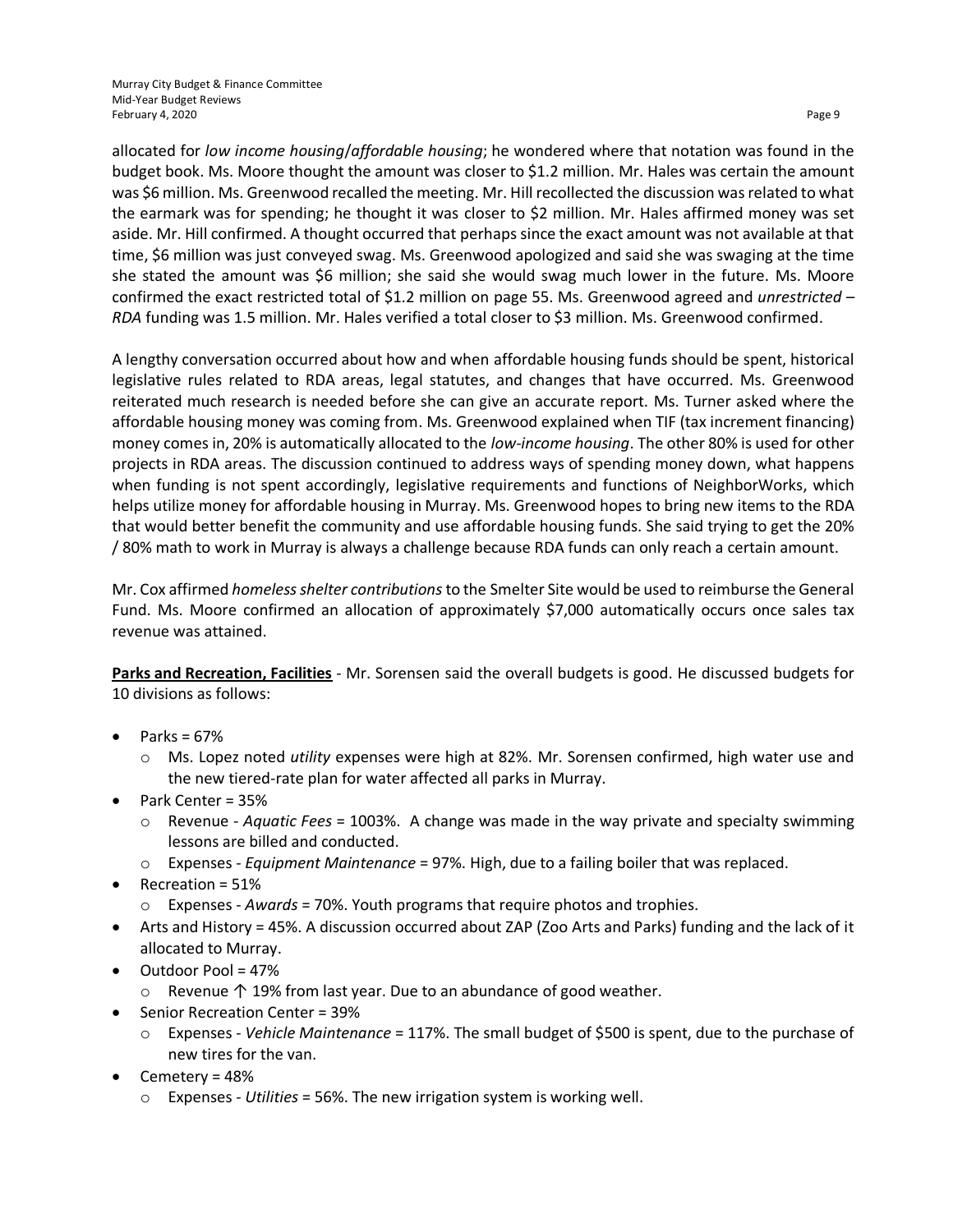Murray City Budget & Finance Committee Mid-Year Budget Reviews February 4, 2020 Page 10

- Facilities = 22%
- Golf Fund = 40%
- Golf Superintendent = 52%

Ms. Turner noted the *Capital Projects transfer* of \$60,000 into the Golf fund as a subsidy. Mr. Sorensen confirmed the Murray golf course is running smoothly and provides welcome green space.

Mr. Sorensen highlighted the following from a lengthy capital improvement project list after rollforward:

- Pavilions #1, #2, #3, and #4 demolished and ready for concrete. New pavilions will arrive throughout February and March, ready for use in May. Pavilion #5 is still in the design phase.
- The outdoor swimming pool parking lot will be resurfaced.
- Plans to renovate the Murray Theater are coming along well with completion in spring of 2021; Fundraising has been coordinated with Pathways.
- Equipment replacement projects Cemetery, Park Center, and various City park playgrounds.
- Kidzone carpet replacement.
- Purchase one 4-wheeler with plow and salter.

**Fire Department** - Chief Harris said the department overall is underspent at 46%. The following was noted:

- Staff Two new part-time employees were hired: an education specialist, and one fire inspector.
- Retirements Two
- Paramedics One certification occurred, and one more employee will attend paramedic school.
- Overtime = 58%. The item is over budget. To stay on budget cost saving measures will be considered by reducing paramedic staff. However, rather than pay overtime, the possibility of hiring three more firefighters per shift is also a considered option.

Ms. Dominguez asked about staff totals in the past, comparatively. Chief Harris said current staff totals match those of 2008; then reductions occurred approximately five years ago, until now.

Chief Harris reviewed a capital improvement project list after rollforward that included various equipment needs. He led a brief discussion regarding continued cleanup costs at the new fire station location, which is over-budget. Negotiations continue, regarding cost estimates with the DEQ (Department of Environment Quality) who conducted hazmat cleanup, and where additional testing is required. Initial cleanup costs were anticipated to be as much as \$250,000, but current costs are closer to \$280,000. Testing is not complete. Change orders and a shortage of workers created delays, as well as, a required retaining wall and 18 inches of fill, are elements still waiting final cost calculations. The project is on schedule to be completed in mid-March 2020. A conversation continued about finalizing Leed Certification and energy diagnostics; annual physicals for fire fighters and improving mental health; and CERT (community emergency response team) classes.

**Human Resources** – Ms. Colton reported the overall budget is in line at 43%. There were no significant changes to report. She led a brief discussion about current sexual harassment training underway that created an increase of 31% to *professional services* account. All city employees are required to complete the on-line training course and test.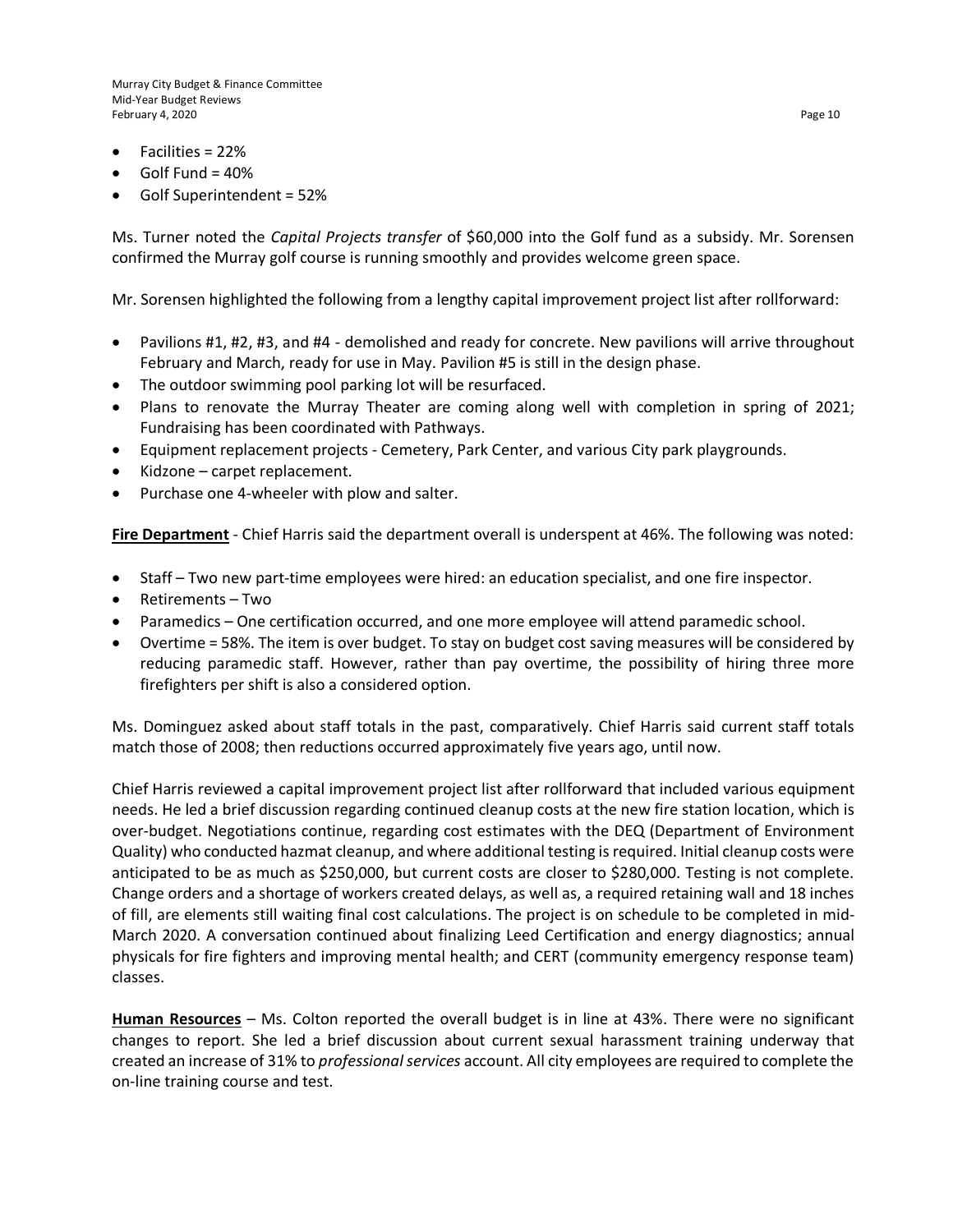Ms. Martinez asked about *drug and alcohol testing* and wondered if tests occur regularly. Ms. Colton said pre-employment drug testing is required for all full-time employees and discussed other random and mandatory drug test procedures.

**Public Works** – Mr. Astill led a discussion about a recent major snowstorm and how weather affected the City and City operations overall. He reviewed eight budgets within the Murray Public Works Department, stated all budgets are right in line where they should be, and highlighted the following:

- Streets = 21%
- Engineering = 46%
- $\bullet$  Class C Roads = 42%
	- $\circ$  Sidewalks = 64%. Out of the \$360,000 appropriated for sidewalk projects \$230,000 had been spent so far; the account will be depleted as scheduled projects continue. Mr. Hill discussed the procedure for getting them improved. Residents may contact the engineering department to be placed on a list; he confirmed it often takes years to get sidewalk projects completed. Mr. Astill noted sidewalk repair areas are established according to a specific plan, for example, one current project has not been addressed in 20 years; however, there are exceptions to address urgent matters. Ms. Martinez asked about the process for installing ADA sidewalk ramps. Mr. Astill said those projects are on a running list and are tied in with conducting regular sidewalk repairs where they are needed.
- WATER FUND: The budget is doing well:
	- $\circ$  Revenue = 78%. Slightly higher than usual, due to the cyclical nature of water use in the summertime.
	- o Expenses:
		- Operations Administration = 39%
		- Operations Maintenance = 49%
		- Meter readers = 49%. This is the first year the expense has been under the public works department. Mr. Astill said the change has been positive for staff.
		- Capital Infrastructure = 8%. Pipeline projects will continue.
- WASTEWATER FUND:
	- o Revenue = 53%. Slightly ahead, doing well, overall.
		- **IMPACT FRAGE 5 127%.** Significantly high due to growth in the City. Mr. Astill noted the revenue will assist with costs for upgrading infrastructure.
		- Connection Fees = 382%. Ms. Moore confirmed high revenue is not from impact fees; *tap fees* are associated with sewer line connections, and new construction where those connections have been necessary.
		- Unbilled = \$216,641. The allocation is an accounting measure for money collected in the new fiscal year (the month of July) but was generated in June the previous fiscal year.
	- o Expenses Administration and Operations: Doing well overall at 34%. Mr. Astill had no concerns.
		- CVWRF (Central Valley Water Reclamation Facility) = 49%. No concerns. Mayor Camp noted CVWRF is experiencing a similar concern related to significant construction cost increases as they rebuild their plant; the issue may impact the City in the future. Mr. Astill confirmed cost increases are related to subcontractors.
- SOLID WASTE FUND: The budget is doing fine at 42%. Fee increases are helping build the fund.
	- o Revenue = 53%. Up slightly, due to *green waste trailer fees* and *roll off dumpster fee* increases.
	- o Expenses:
		- Administration Personnel =  $42\%$ . Under budget and doing fine.